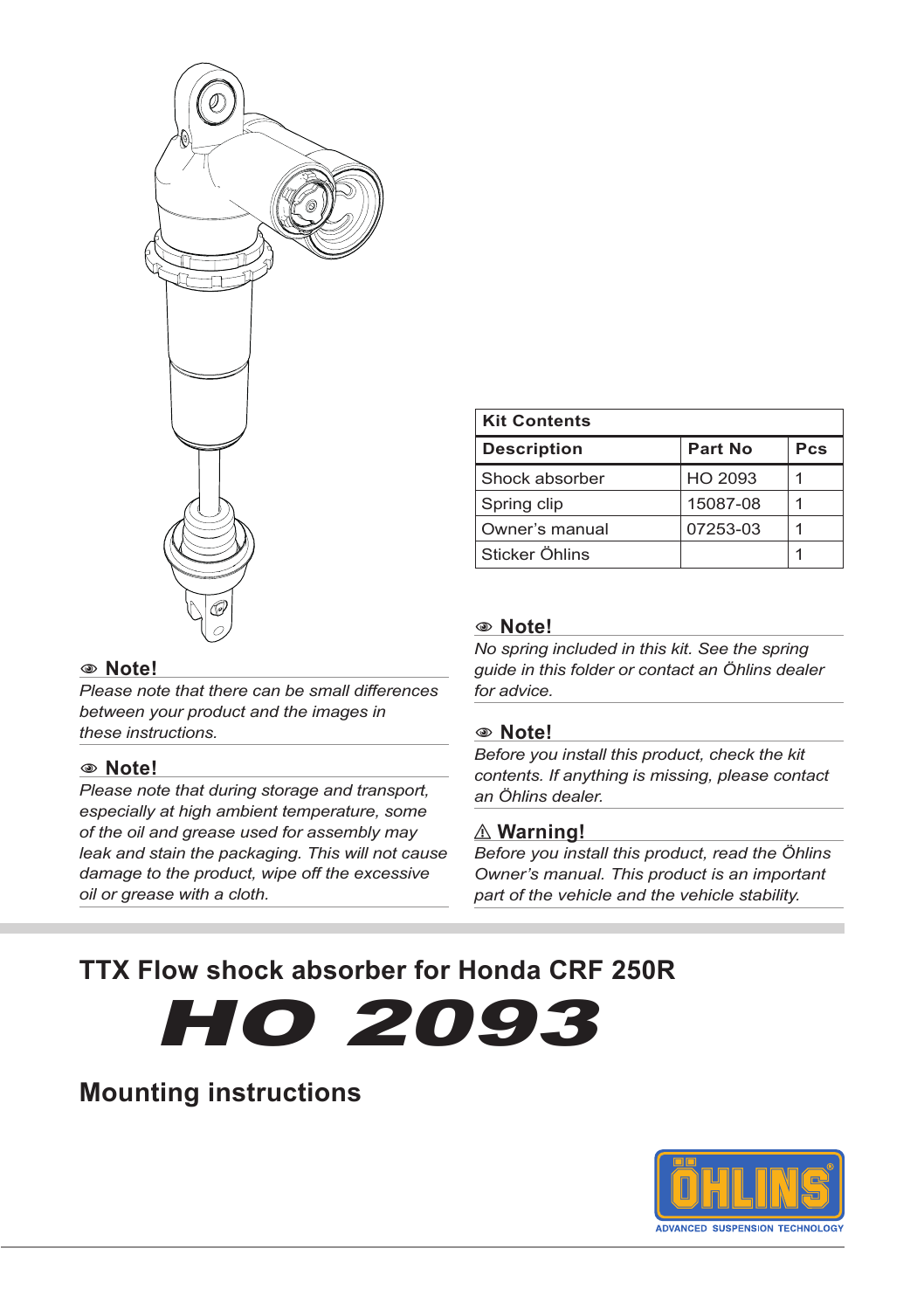## **MOUNTING INSTRUCTIONS**

## **Install the spring**

## 1 **Note!**

*Install the spring on the shock absorber before you install the shock absorber on the vehiicle.*

## **1**

Measure the spring free length (A).

## **2**

Loosen the lock nut so that you can move the spring platform as far up as needed to install the spring.

## **3**

Put the shock absorber up-side-down in a vice. lnstall the spring.

## **4**

Install the spring clip by sliding it over the end piece and the stop washer.

## **5**

See the figure.

- The upper view shows the unlocked position.

- To lock: Turn the spring clip or the end piece 90° and pull it back towards the stop washer.

## 1 **Note!**

*If a spring assembly tool is used, the spring can be compressed by pushing on the spring clip and rotating the end piece to get the locked orientation.*

## **6**

Measure the spring length. Adjust the spring preload to the recommended setup data, found in these Mounting Instructions.

## ✋**✋ Caution!**

*Tighten the preload lock nut before riding the vehicle.*

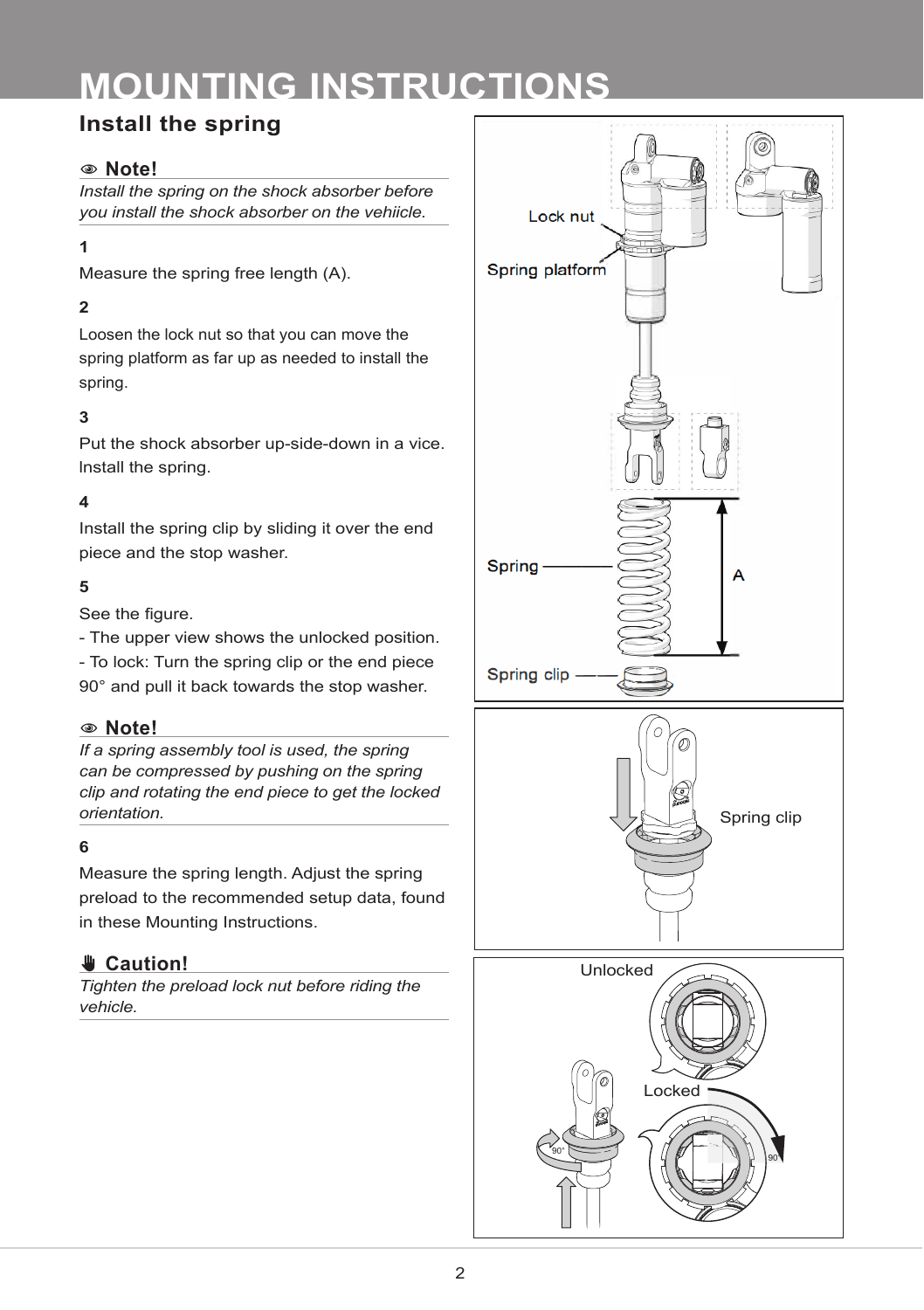## **MOUNTING INSTRUCTIONS**

## **Setting preload**

#### **1**

Loosen the preload lock nut. Use a C-spanner.

## **2**

Turn the spring by hand to the desired position. The spring platform has a grip function, therefore, by turning the spring you will move the spring platform.

## **3**

Tighten the preload lock nut.

## 1 **Note!**

*Make sure the spring platform is not rotating when tightening the lock nut.*



## **Install the Shock Absorber**

## ⚠ **Warning!**

*We strongly recommend to let an Öhlins dealer install this product.*

## ⚠ **Warning!**

*If you work with a lifted vehicle, make sure that it is safely supported to prevent it from tipping over.*

## 1 **Note!**

*When you work with this product, see the vehicle service manual for vehicle specific procedures and important data.*

## 1 **Note!**

*Before you install this product clean the vehicle.*

## **1**

Put the motorcycle on a work stand so that the rear wheel barely touches the ground.

#### **2**

Refer to the vehicle manual to install the Öhlins shock absorber.

#### 1 **Note!**

*Lower the vehicle so that the suspension is slightly compressed before you tighten the screws.*

## ✋**✋ Caution!**

*Make sure that you tighten all screws to the correct torque and that nothing fouls or restricts movement of the shock absorber/front fork/ steering damper when the suspension is fully compressed or extended.*